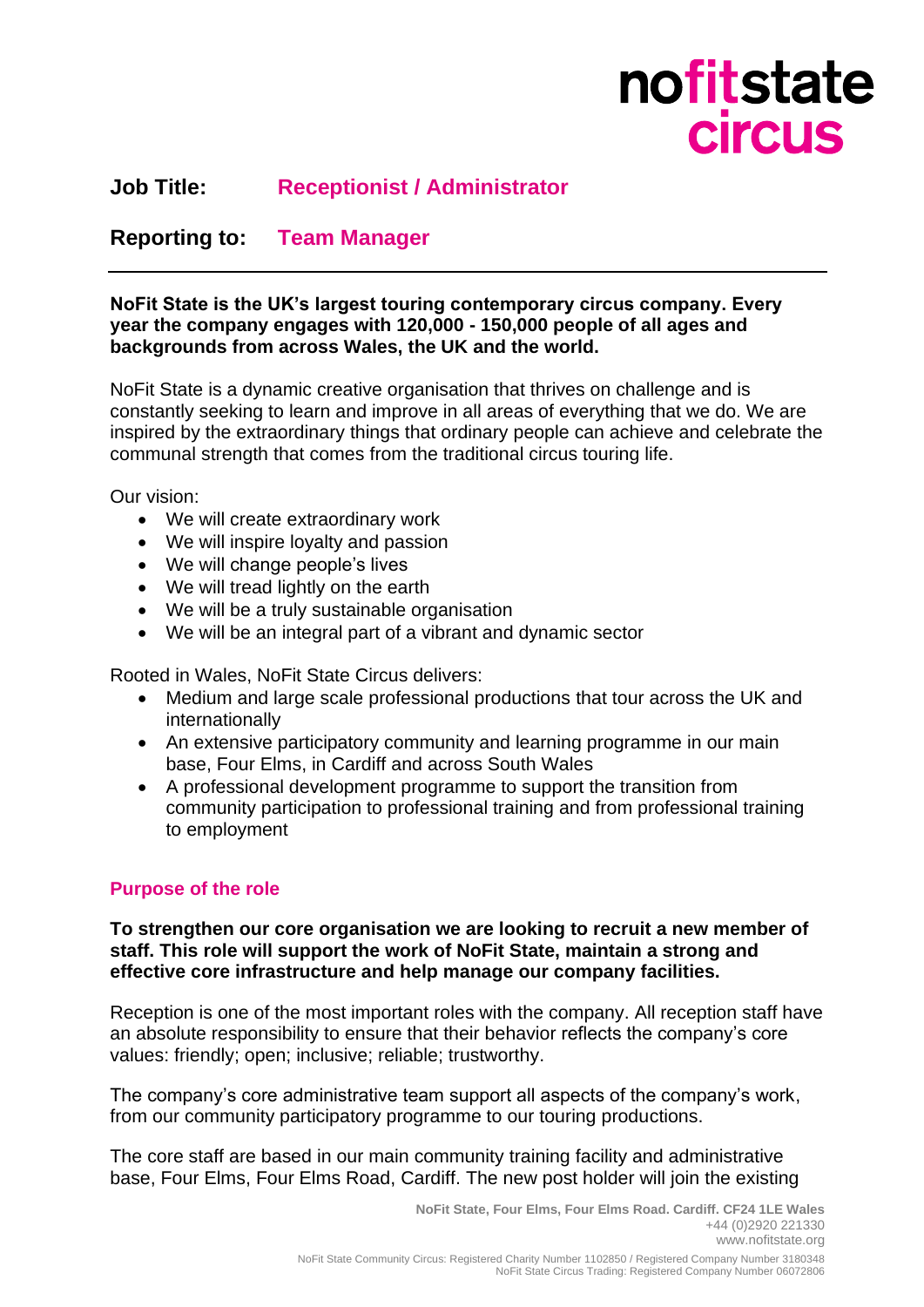

team members. The role and responsibilities as described below will be divided between the different team members based on experience and relevant expertise.

Four Elms is currently operational between:

| Mon – Fri | 10am – 10.30pm |        |            |
|-----------|----------------|--------|------------|
| Saturday  | 9am – 6.30pm   | Sunday | 10pm – 6pm |

The reception team work a shift system to facilitate these hours. Evening and weekend work is required of all team members, as is a degree of flexibility.

### **Key Responsibilities**

#### **To support the development of a strong and vibrant circus community in Cardiff.**

#### **1 To be the public face of the company**

Giving a warm and friendly welcome for everyone who comes into our main Cardiff base.

Answering the telephone and responding to email enquiries in a friendly, polite and professional manner, responding accurately and promptly and passing on messages.

#### **2 Four Elms**

Ensuring the building is clean, warm, and always supplied with consumables (toilet paper and soap etc), noting and arranging all maintenance and repairs promptly and cost effectively and managing the cleaning rotas.

Maintaining the security and safety systems within the building and locking up the building at the end of the night.

## **3 First Aid**

Being the designated First Aider when on shift. Completing accident and incident reports relating to the Four Elms programme, and passing them on to the company Health and Safety Officer and the Community Programme Manager. Maintaining first aid and welfare supplies.

#### **4 The Community Programme**

Supporting the Community Programme through:

- channeling feedback from participants and learners
- providing attendance and financial reports on the community classes programme
- informing the Programme Administrator of any late and unplanned changes to the teaching rota and (in emergency) organising appropriate teaching cover from the approved list

Booking participants into classes, taking payment, maintaining attendance lists, medical and ICE forms.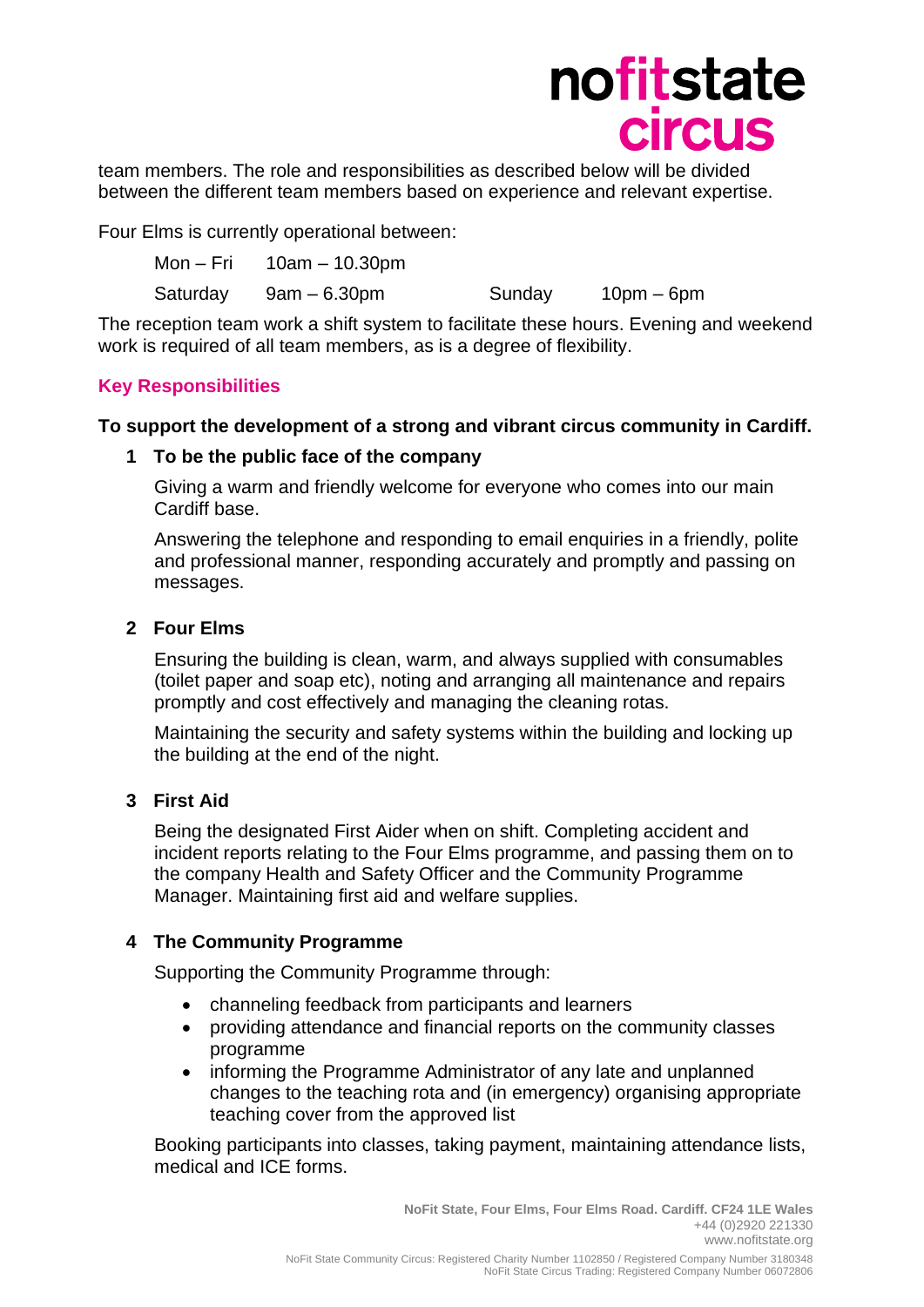

Providing all new building users with a building induction and guided tour.

Taking bookings for and managing private lessons, space hires, birthday parties.

## **5 Administrative support**

Maintaining all office and administrative supplies (paper / envelopes etc) and ensuring that all administrative resources (printers / copiers / franking machines, etc) are always in good working order and have all necessary supplies.

Maintaining accurate financial records for the community classes programme, daily cashing up, and providing the Finance Officer with necessary paperwork.

Providing administrative support to the Community Programme and additional office, box office and tour support as required.

### **Person specification**

You are a strong people-person who enjoys meeting new people and understanding their interests and passions.

You are very well organised. You enjoy solving problems and making things work smoothly and well. You take pride in your work and want to learn new skills. You are friendly, hard-working, reliable, conscientious, punctual, honest.

You are good at multi-tasking, enjoy being busy and stay calm under pressure.

You enjoy being part of a strong team and helping others to succeed, are selfmotivated and comfortable working on your own.

At certain times of the day the Receptionist is the only member of the core team in the building. You have the confidence to answer questions, respond to the unexpected, and support the teaching team and building users when your line manager is not there.

| <b>Essential skills and experience</b>                              | Desirable skills and experience                                              |
|---------------------------------------------------------------------|------------------------------------------------------------------------------|
| A high standard of literacy and<br>numeracy                         | Good academic qualifications or<br>comparable experience                     |
|                                                                     | Ability to speak, read and write<br>Welsh to a high standard                 |
| Computer literate (word, excel) and<br>open to learning new systems | Knowledge of Spektrix, other box<br>office or CRM databases, Sage Line<br>50 |